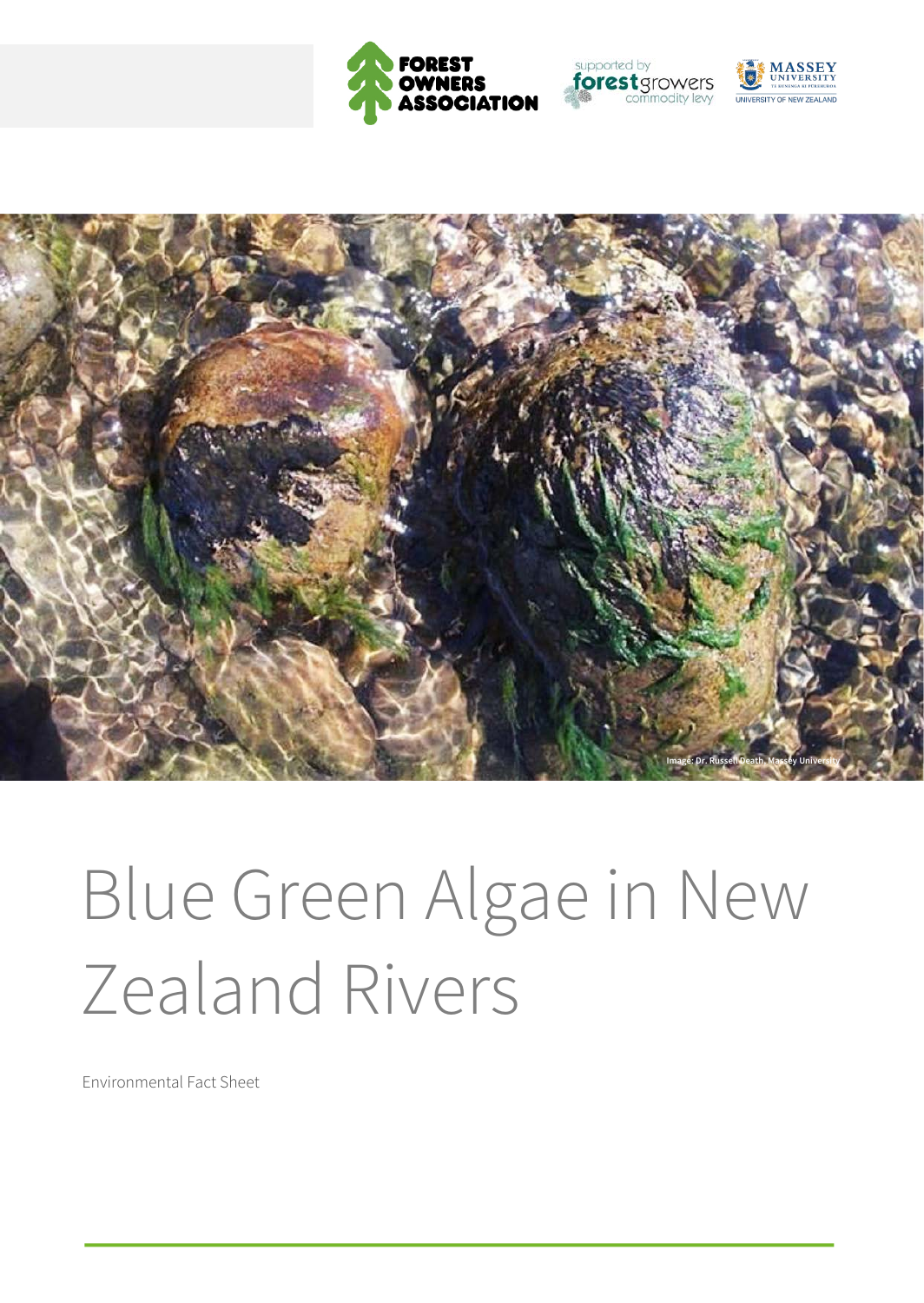**The occurrence and distribution of potentially toxin-producing benthic cyanobacteria (blue-green algae) mats has increased in New Zealand over the last decade.** 

**Health warnings to avoid contact recreation in waterways that have been issued over summer, because of the potential risk from those toxins, are also increasing.** 

**Even beaches in more pristine lakes, such as Lake Taupo, have had blue-green algae blooms that have cancelled swimming events.**



with excess growths. Image: *Fine sediment entering Hutt River near St Pats, Silverstream* – Dr. Mike Joy

In rivers and streams the most common cyanobacteria is *Phormidium* that can produce anatoxins which are lethal for animals, and potentially humans, if they consume either the algae in the water or even the dried form on river beaches. Very low exposure, such as a few mouthfuls of algae-contaminated water, may result in fatal poisoning.

The neurotoxin can cause liver damage, vomiting, diarrhoea, jaundice, seizures, disorientation, coma, shock, tingling, numbness and difficulties with breathing. The cyanobacteria are not always toxic, but the only way to assess the toxicity is with laboratory testing.

Freshwater scientists still understand very little about the triggers for the cyanobacteria producing toxins. Some rivers may have prolific mats but the blue-greens present produce little or no toxin, or there can be very little cyanobacteria yet what is present is high in toxins. Even within the mats on a single stone some cells may produce the toxin and others do not.

It is always best to assume that the presence of any cyanobacteria, even if only in the dry form on the river banks, is potentially toxic and avoid any contact with the material or water in which it is growing.

Unlike true algae, cyanobacteria proliferations occur at, and potentially prefer low DRP (Dissolved Reactive Phosphorous) nutrient levels (DRP < 0.01 mg/l) and moderately enriched nitrate-nitrogen levels (0.1 mg/l < DIN < 1.2 mg/l). Although *Phormidium* mats are more common in summer there does not appear to be any increase in *Phormidium* mats associated with warmer temperatures.

A common feature of the *Phormidium* mats is a thin layer of fine sediment at the substrate/mat interface that may provide DRP for the cyanobacteria allowing it to grow in rivers with very low water column DRP. Deposition of fine sediment (<0.63 um) is thus often associated